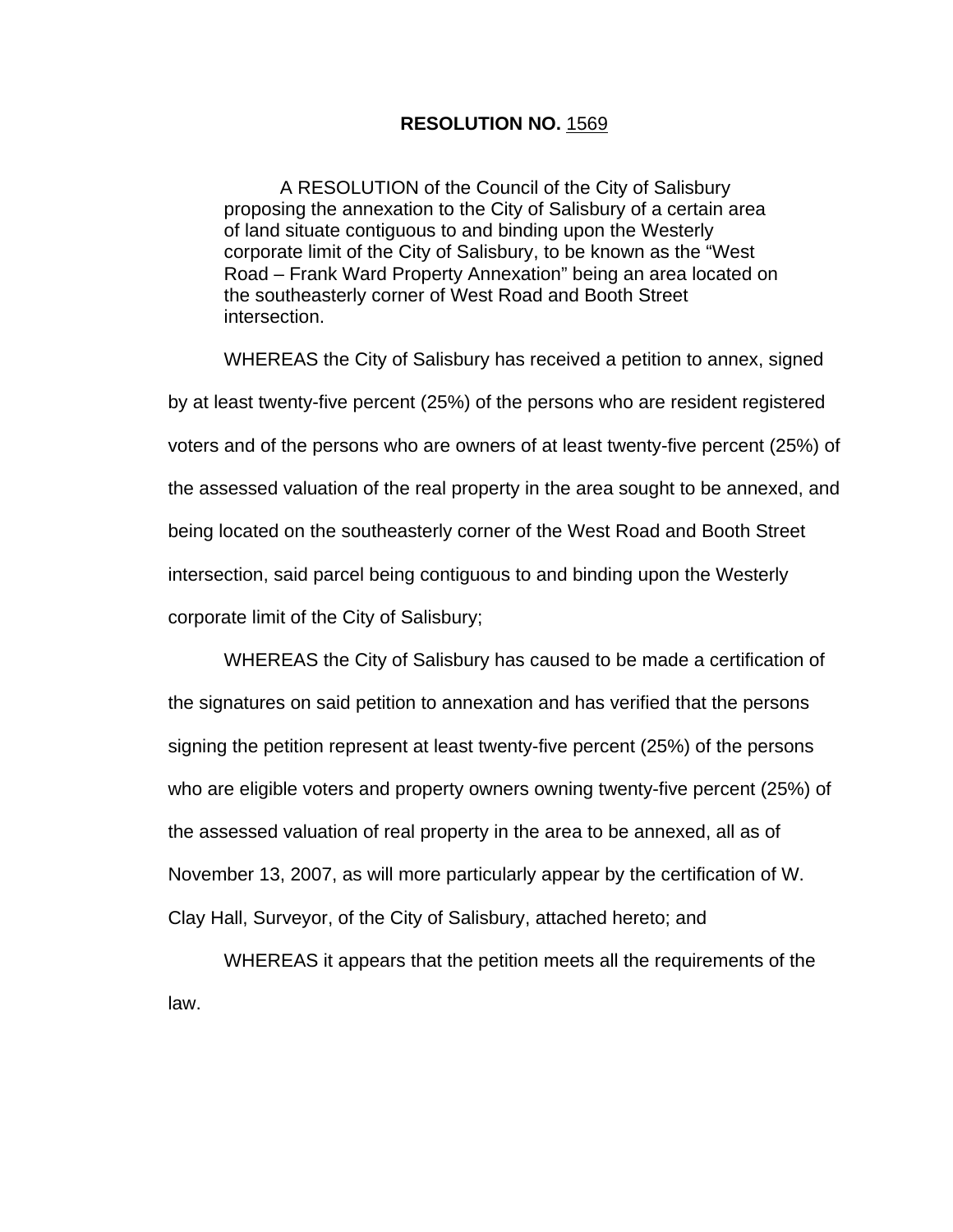SECTION 1. NOW, THEREFORE, BE IT RESOLVED BY THE COUNCIL OF THE CITY OF SALISBURY THAT it is hereby proposed and recommended that the boundaries of the City of Salisbury be changed so as to annex to and include within said City all that parcel of land together with the persons residing therein and their property, contiguous to and binding upon the southeasterly cornier of West Road and Booth Street intersection, and being more particularly described on Exhibit "A" attached hereto and made a part hereof.

SECTION 2. AND BE IT FURTHER RESOLVED BY THE CITY OF SALISBURY, THAT the annexation of the said area be made subject to the terms and conditions in Exhibit "B" attached hereto and made a part hereof.

SECTION 3. AND BE IT FURTHER RESOLVED BY THE COUNCIL OF THE CITY OF SALISBURY, THAT the Council hold a public hearing on the annexation hereby proposed on Tuesday, November 13, 2007 at 6:00 o'clock p.m. in the Council Chambers at the City-County Office Building and the City Administrator shall cause a public notice of time and place of said hearing to be published not fewer than two (2) times at not less than weekly intervals, in a newspaper of general circulation in the City of Salisbury, of the area to be annexed, accurately describing the proposed annexation and the conditions and circumstances applicable thereto, which said notice shall specify a time and place at which the Council of the City of Salisbury will hold a public hearing on the Resolution.